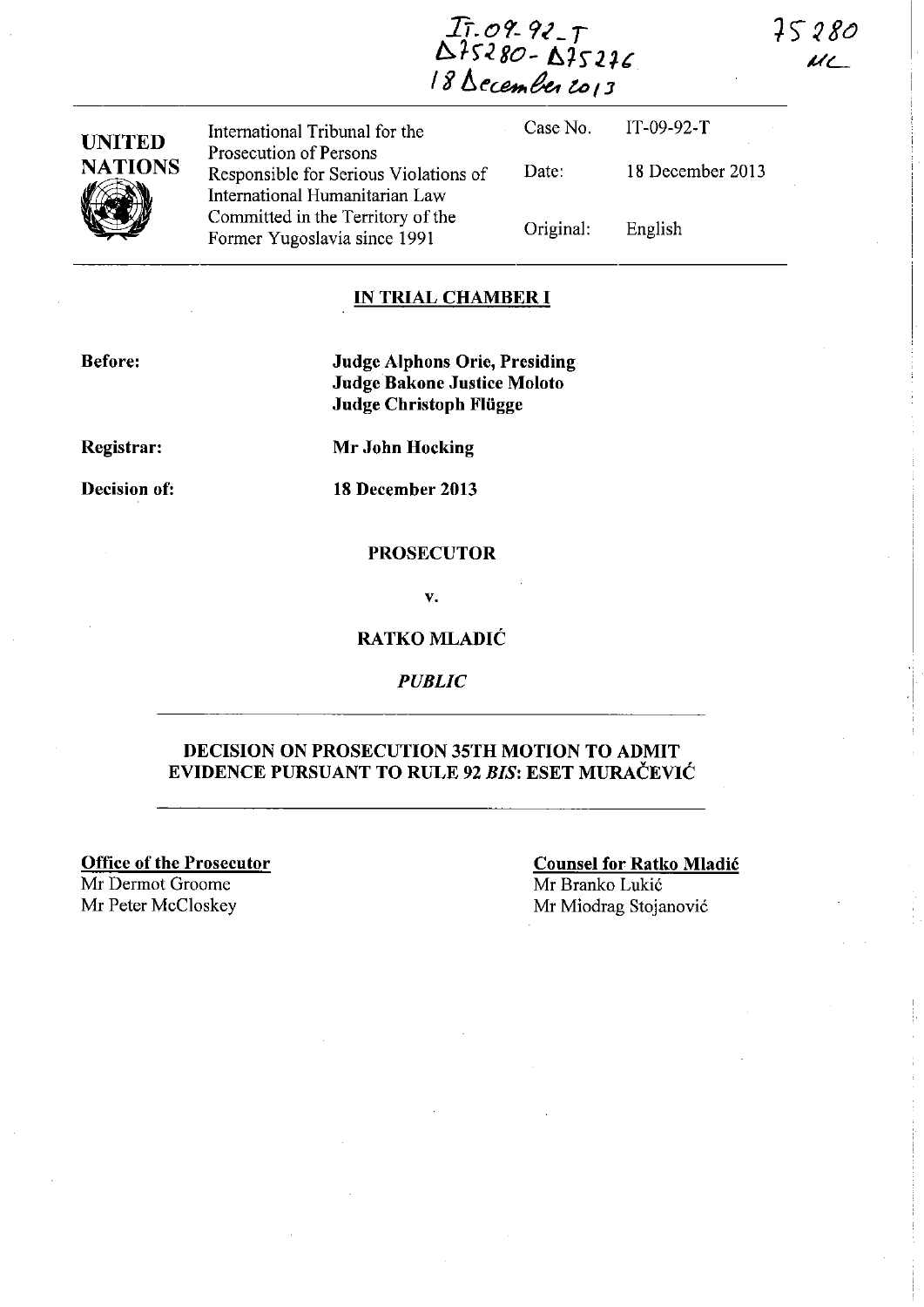# **I. PROCEDURAL HISTORY AND SUBMISSIONS OF THE PARTIES**

l. On 29 August 2013, the Prosecution filed a motion ("Motion") tendering evidence of Eset Muračević pursuant to Rule 92 *bis* of the Tribunal's Rules of Procedure and Evidence ("Rules"), seeking admission of one statement and 29 associated exhibits.<sup>1</sup> On 3 October 2013, after having been granted an extension of time to respond to the Motion, the Defence filed its response ("Response"), objecting to the admission of the evidence in its entirety.<sup>2</sup>

# **II. APPLICABLE LAW**

2. The Chamber recalls and refers to the applicable law governing the admission of evidence pursuant to Rule 92 *bis* of the Rules, as set out in a previous decision.3 With regard to the applicable law related to the admission of associated exhibits, the Chamber further recalls and refers to one of its previous decisions dealing with this matter. $4$ 

# **III. DISCUSSION**

#### *i. Admissibility Pursuant to Rule 89 (C) of the Rules*

3. The tendered material relates to the siege of Sarajevo. The Prosecution concedes that much of the evidence concerns incidents and municipalities which were dropped from the Indictment.<sup>5</sup> It submits however that the witness's evidence is relevant to the overall siege of Sarajevo and the pattern of crimes in VRS occupied territories.<sup>6</sup> The Defence objects to the Motion on this ground arguing that most of the tendered material is outside the scope of the Indictment.<sup>7</sup> The Chamber recalls its previous ruling that it "does not strictly prohibit the Prosecution from presenting evidence on incidents it has proposed to remove, if it considers this necessary to prove an element of a

Prosecution 35th Motion to Admit Evidence Pursuant to Rule *92bis:* Eset Muračević (RM146), 29 August 2013. For details of the Prosecution's submissions the Chamber refers to the Motion.

 $\overline{2}$ Defence Motion to Enlarge Time to Respond to Prosecution 35th Motion to Admit Evidence Pursuant to Rule *92bis,* 11 September 2013; T. 16748-16749; Defence Response to Prosecution 35th Motion to Admit Evidence Pursuant to Rule *926is,* 3 October 2013. For details of the Defence's submissions the Chamber refers to the **Response.** 

 $\overline{\mathbf{3}}$ Decision on Prosecution Third Motion to Admit Evidence Pursuant to Rule 92 *bis:* Sarajevo Witnesses, 19 October 2012, paras 5-7.

Decision on Prosecution Motion to Admit the Evidence of Witness RM-266 Pursuant to Rule 92 *qualer,* 23 July 2012, para. 13. See also T. 5601-5604; Decision on Prosecution' s Motion for Reconsideration, Granting Admission from the Bar Table, or Certification in relation to Decision Regarding Associated Exhibits of Witness Tucker, 7 February 2013, para. 8.

<sup>5</sup> Motion, para. 2.

<sup>6</sup>  7 Ibid.

Response, paras 14-17.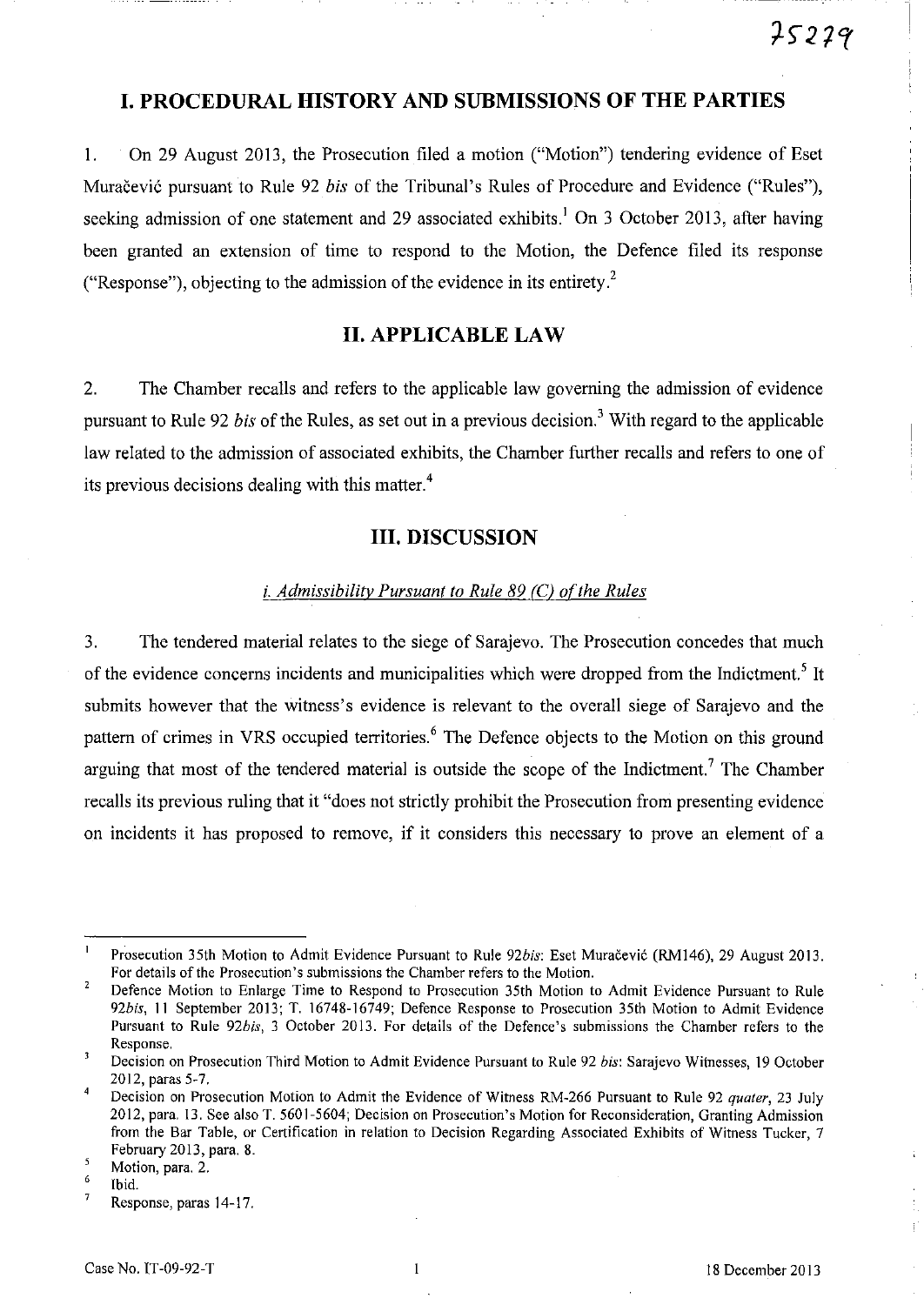!

charged count".<sup>8</sup> Accordingly, the Chamber finds the tendered material relevant to the charges in Counts 3-10 of the Indictment in this wider sense.

4. The Chamber finds that the tendered material appears to be internally consistent and presented in a coherent manner. In relation to the Defence's objections that the witness provides expert-like or speculative testimony in violation of Rule 94 *bis* of the Rules, the Chamber considers that the Defence objections do not bar admission of the tendered material but go to its weight.<sup>9</sup> With regard to the Defence's objection that the witness provides hearsay evidence, the Chamber recalls that hearsay evidence is, in principle, admissible before the Tribunal and that the weight to be attributed to it will be assessed in light of all the evidence before it.<sup>10</sup> In relation to the identified portions, the Chamber does not consider that they affect the overall reliability of the evidence. The Chamber observes however that paragraph 96 of the witness's statement contains manyassertions and legal connotations about the alleged siege and campaign of terror in Sarajevo. Furthermore, it is unclear whether these conclusions are based on the witness's own observations. Under these circumstances, the Chamber deems the tendered material, with the exception of paragraph 96, to have probative value. The standard for admission under Rule 89 (C) of the Rules has been met for the remainder of the material.

### *ii. Admissibility Pursuant to Rule 92 bis of the Rules*

5. The statement of the witness has no corresponding attestation or declaration as required by Rule 92 *bis* (B) of the Rules. The witness did, however, attest to the statement's truth and accuracy in the Karadžić case.<sup>11</sup> In accordance with a previous decision, the Chamber finds that such an incourt attestation is sufficient to meet the requirement of Rule 92 *bis* (B) of the Rules. 12

6. The Defence has not argued and the Chamber does not find that the tendered material relates to the acts and conduct of the Accused. Instead, it mainly focuses on crime-base evidence. Furthermore, the Defence does not dispute and the Chamber finds that the witness's evidence is cumulative to other oral evidence received, as submitted by the Prosecution.<sup>13</sup> The Chamber further considers that there are no other factors which make it appropriate for the witness to appear for

Decision Pursuant to Rule 73 *bis* (D), 2 December 2011, para. 12.

<sup>9</sup>**See Decision with regard to Prosecution Motion for Admission into Evidence** of Witness **Harland's Statement and**  Associated Documents, 3 July 2012, para. 8.

<sup>&</sup>lt;sup>10</sup> See *Prosecutor v. Aleksovski*, Case No. IT-95-14/1-AR73 Decision on Prosecutor's Appeal on Admissibility of Evidence, 16 February 1999, para. 15.

<sup>&</sup>lt;sup>11</sup> Prosecutor v. Karadžić, Case No. IT-95-5-18-T, Transcript of 1 March 2011, T. 12646.

<sup>12</sup> Decision on Prosecution Fourth Motion to Admit Evidence Pursuant to Rule 92 *bis:* Hostage Witnesses, 19 October 2012, para. 7.

<sup>13</sup>**See Motion, para. 9 and references cited therein.**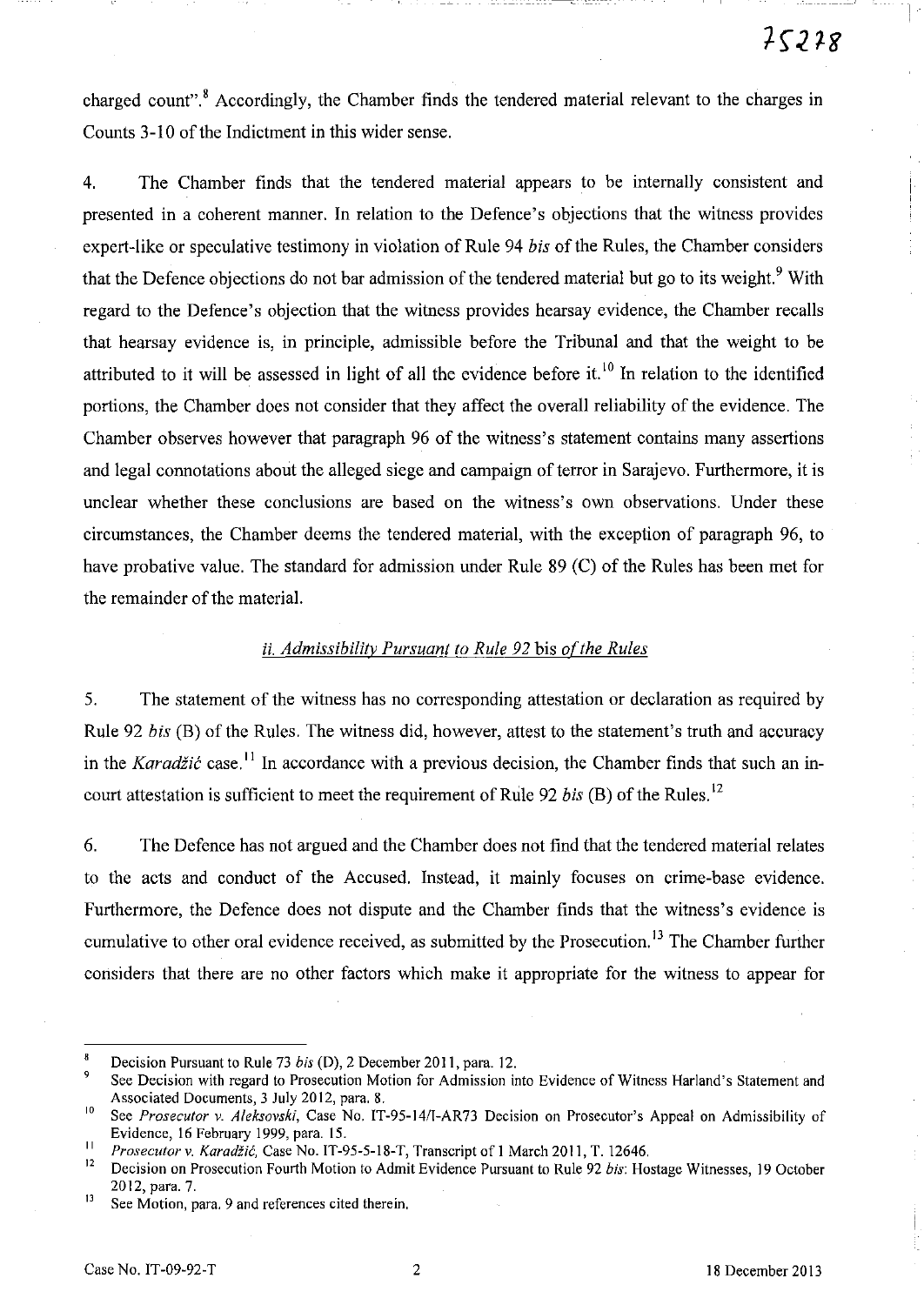cross-examination. Considering all of the above, the Chamber is satisfied that the tendered material is admissible under Rule 92 *bis* of the Rules.

### iii. *Associated Exhibits*

7. The Defence submits that the Prosecution tenders a total of 51 associated exhibits.<sup>14</sup> This is incorrect. The Motion makes clear that 29 associated exhibits are tendered.<sup>15</sup> The Chamber clarifies that simply because a document is referred to in a statement does not automatically mean that it is tendered as an associated exhibit. The Chamber notes that the inclusion of a table discussing various documents within a statement is unusual. Nevertheless, the table is clearly part of the witness's statement. The Chamber is satisfied that the following Rule 65 *ter* numbers were discussed with the witness to the extent that they form an inseparable and indispensable part of the witness's statement: 14703a, 14703b, 3696, 11092,3745,3750, 19803,3753, 13836, 13827,3761, 3762, 13861, 3767, 3768, 3613, 3769, 13848, 3778, 7986, 13860, and 13859. For many of the remaining documents, the witness's comments are vague or general, thus not satisfying the standard for admission as associated exhibits.

## *iv. Guidance*

8. The number of tendered associated exhibits for the witness, totalling 29, is very high. However, considering the concise nature and uncomplicated nature of the exhibits, as well as their brevity, between one and two pages, the Chamber will on this occasion permit this deviation from its guidance.<sup>16</sup>

### **IV. DISPOSITION**

9. For the foregoing reasons, pursuant to Rules 54, 89 and 92 *bis* of the Rules, the Chamber

#### **GRANTS** the Motion **IN PART;**

**ADMITS** into evidence

(i) the redacted witness statement of Eset Muračević dated 24 February 2011, with the exception of paragraph 96;

**<sup>14</sup>Response, para. 27.** 

<sup>&</sup>lt;sup>15</sup> Motion, paras 1, 12, Annex A.

T. 137, 194, 315-325, 525-532.